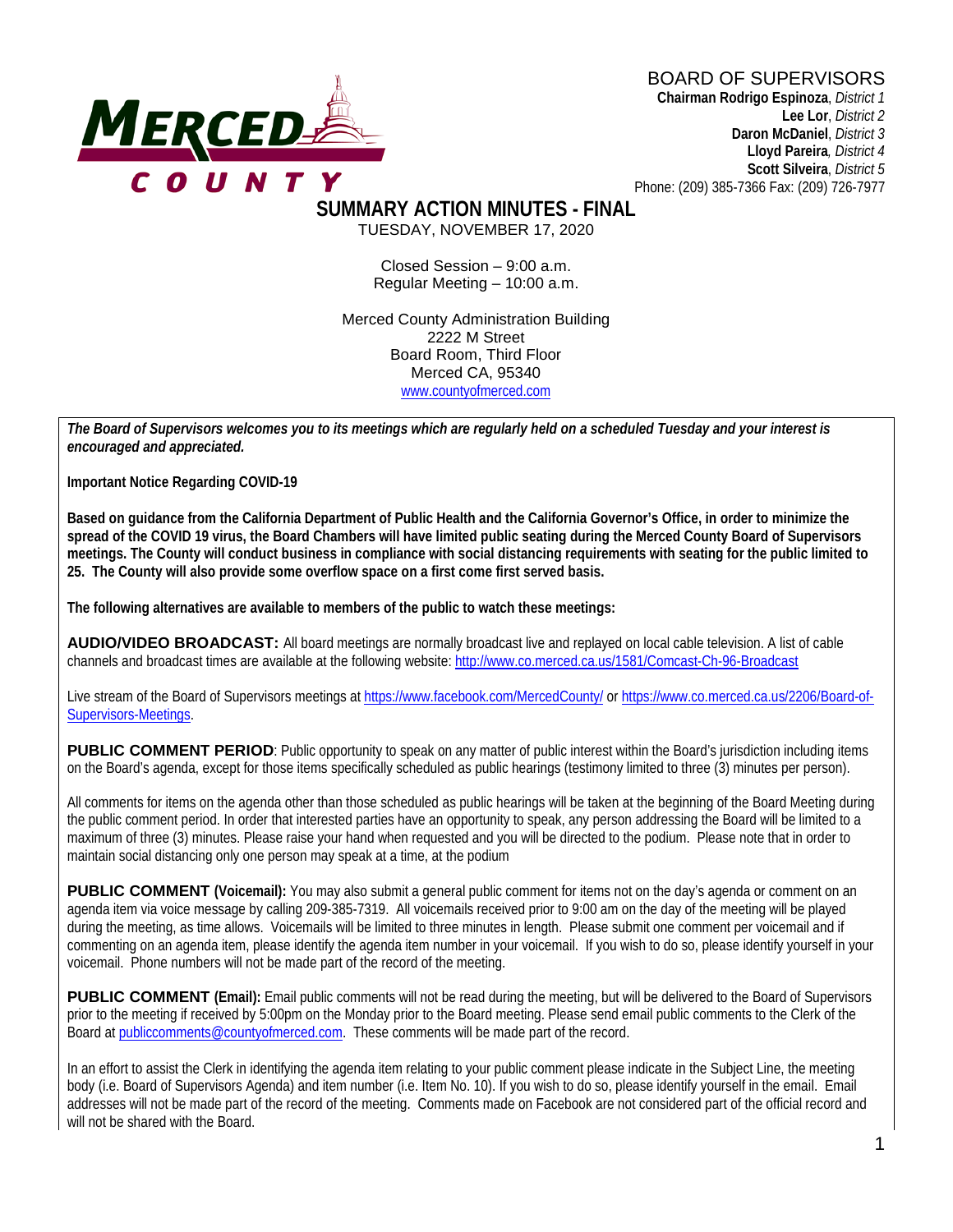#### **The Agenda is divided into three sections:**

- **CONSENT CALENDAR**: These matters include routine financial and administrative action and usually are approved by a single vote.
- **SCHEDULED ITEMS:** These items are noticed hearings, work sessions and public hearings.
- **REGULAR CALENDAR**: These items include significant policy and administrative actions. Immediately after approval of the CONSENT CALENDAR, if the time of the hearing of SCHEDULED ITEMS has not arrived, the REGULAR CALENDAR will be considered.

#### **PUBLIC HEARINGS: (In Person)**

Public opportunity to provide testimony is limited to three (3) minutes per person. Please raise your hand and you will be directed to the podium. Please note that in order to maintain social distancing only one person may speak at a time, at the podium.

**PUBLIC HEARINGS:** (Via Voicemail) Public comment for public hearings will be taken in person and by voicemail. Voicemails directed to the public hearing will be accepted up to and during the public hearing. The Board of Supervisors will take a brief pause during the public hearing for persons using voicemail. Please call 209-726-2755 to leave your voicemail.

In an effort to assist the Clerk in identifying the Public Hearing agenda item relating to your public comment please identify the subject matter in your voicemail. If you wish to do so, please identify yourself in your voicemail. Phone numbers will not be made part of the record of the meeting.

#### **PUBLIC FORUM (In Person)**

Public opportunity to provide public comment is limited to three (3) minutes per person. Please raise your hand and you will be directed to the podium. Please note that in order to maintain social distancing only one person may speak at a time, at the podium.

#### **PUBLIC FORUM (Via Voicemail)**

Public comment for the public forum will be taken in person and by voicemail. Voicemails directed to the public forum will be accepted up to, during, and for a period of ten (10) minutes following the conclusion of the Sheriff's presentation. Please call 209-726-2755 to leave your voicemail. Phone numbers will not be made part of the record of the meeting.

**CLOSED SESSION**: This is the portion of the meeting conducted in private without the attendance of the public or press to discuss certain confidential matters specifically permitted by the Brown Act. The public will be provided an opportunity to comment on any matter to be considered in closed session prior to the Board adjourning into the closed session.

**BOARD AGENDA AND MINUTES:** Board agendas, minutes, and copies of items to be considered by the Board of Supervisors are posted on the Internet at least 72 hours preceding a Tuesday meeting at the following website: [www.countyofmerced.com](http://www.countyofmerced.com/) 

**REASONABLE ACCOMMODATIONS:** Persons who require accommodation for any audio, visual or other disability or Spanish or Hmong interpretation in order to review an agenda, or to participate in a meeting of the Board of Supervisors per the American Disabilities Act (ADA), may obtain assistance by requesting such accommodation in writing. Please address your written request to the Clerk of the Board, 2222 M Street, Merced, CA 95340 or telephonically by calling (209) 385-7366. Any such request for accommodation should be made at least 48 hours prior to the scheduled meeting for which assistance is requested.

*Spanish and Hmong interpreters are available.*

*Interpretes de espanol y hmong estan disponibles.*

*Peb muaj tug paab txhais lug Mev hab Hmoob.* 

## SCHEDULED ITEMS

#### **9:00 A. M. THE PUBLIC IS INVITED TO SPEAK ON ANY ITEM ON THE AGENDA-TESTIMONY IS LIMITED TO THREE MINUTES PER PERSON**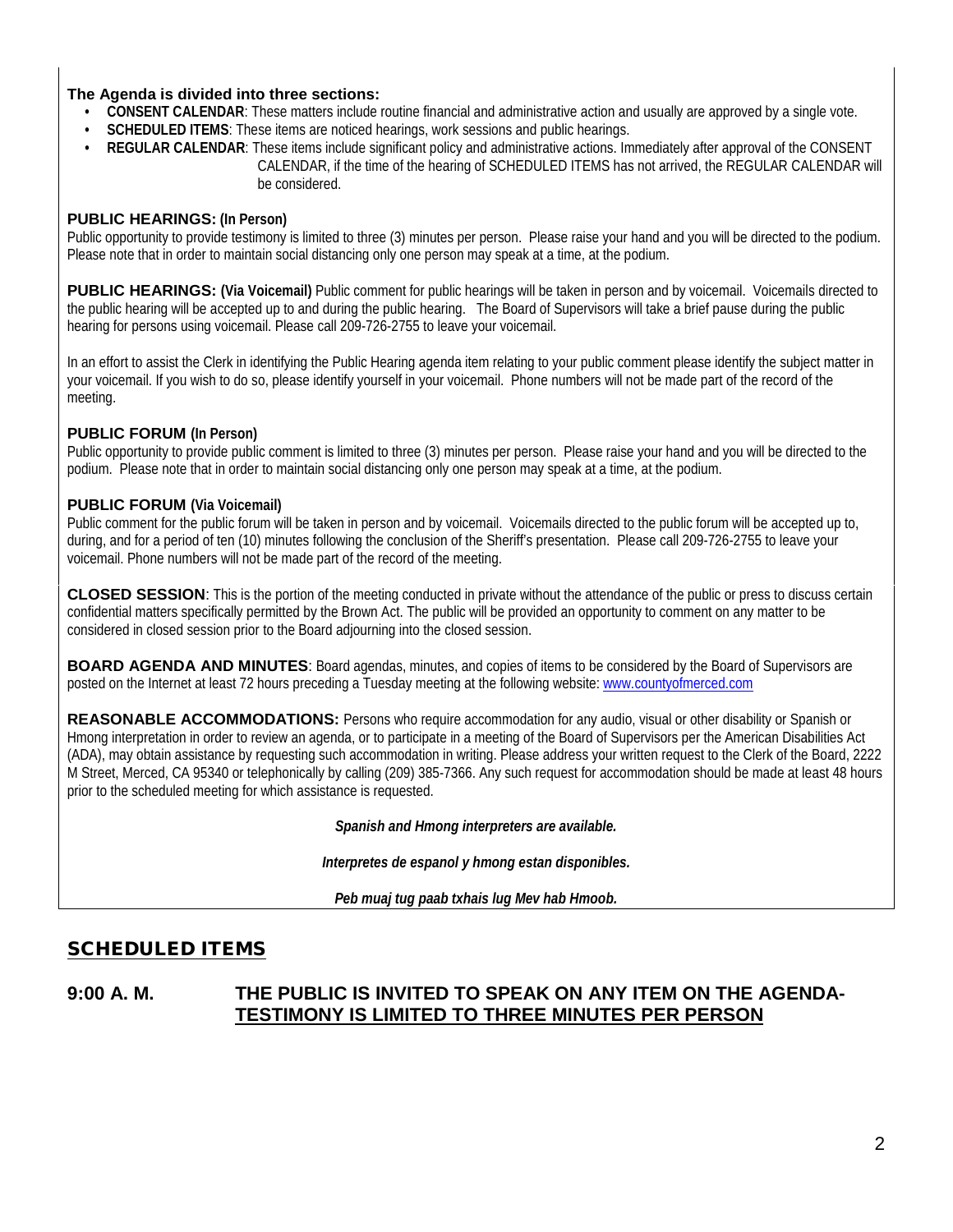#### **CLOSED SESSION:**

It is the intention of the Board to meet in Closed Session pursuant to Government Code Section 54957: PUBLIC EMPLOYEE APPOINTMENT, Title: Director - Workforce Investment.

#### **CLOSED SESSION - CONFERENCE WITH LEGAL COUNSEL - INITIATION OF LITIGATION:**

It is the intention of the Board to meet in Closed Session concerning Initiation of Litigation pursuant to Government Code Section 54956.9(d)(4): One Case

#### **THE BOARD RECESSED AT 9:02 A.M. WITH SUPERVISOR PAREIRA NOT PRESENT AND RECONVENED AT 10:00 A.M. WITH ALL MEMBERS PRESENT, AND THE CHAIRMAN ADVISED STAFF WAS GIVEN DIRECTION**

## **GOVERNMENT CODE SECTION 54954.2 COMPLIANCE (LATE AGENDA ITEMS)**

#### **10:00 A. M. INVOCATION led by Genevieve Valentine/PLEDGE OF ALLEGIANCE**

**PUBLIC OPPORTUNITY TO SPEAK ON ANY MATTER OF PUBLIC INTEREST WITHIN THE BOARD'S JURISDICTION INCLUDING ITEMS ON THE BOARD'S AGENDA, EXCEPT FOR THOSE ITEMS SPECIFICALLY SCHEDULED AS PUBLIC HEARINGS (TESTIMONY LIMITED TO THREE MINUTES PER PERSON)**

## *REVIEW BOARD ORDER – SEE PAGES 9 AND 10*

## **APPROVAL OF CONSENT AGENDA CALENDAR (ITEMS #1 - 14)**

#### **PRESENTATION:**

#### **ANNA M. CABALLERO, STATE SENATOR, 12TH DISTRICT - LEGISLATIVE UPDATE**

## *REVIEW BOARD ORDER – SEE PAGE 9*

#### **PUBLIC FORUM:**

#### **1:30 P.M. PUBLIC FORUM - ICE ACCESS:**

1) Conduct a public forum in accordance with Government Code Section 7283.1(d);

2) Receive and consider a report from the Sheriff's Department regarding local law enforcement agencies interaction and communication with the United States Immigration and Customs Enforcement in 2019; and

3) Receive and consider public comment.

#### *REVIEW BOARD ORDER – SEE PAGE 14*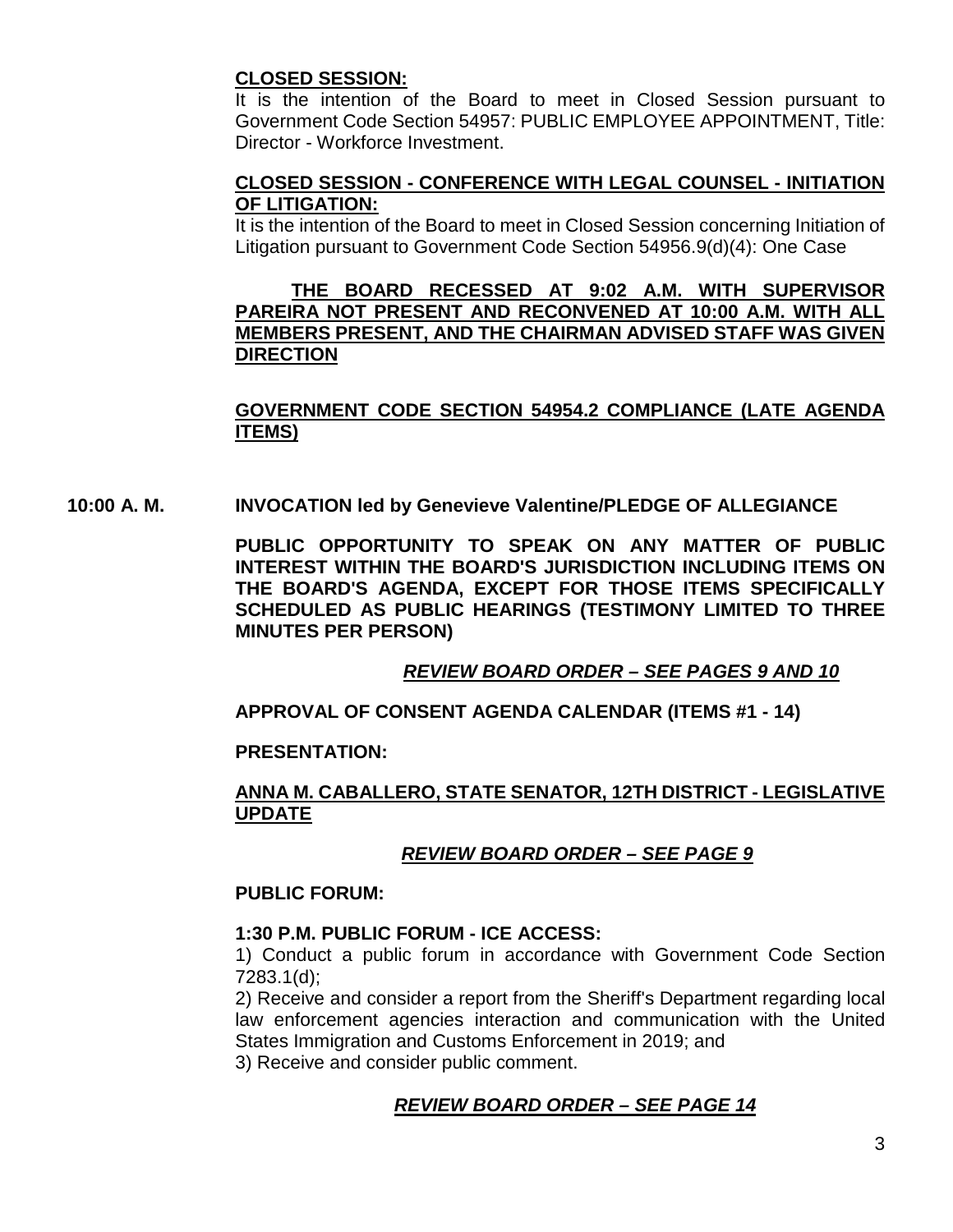## **REPORTS/BOARD DIRECTION**

County Executive Officer, County Counsel, Board of Supervisors Members

#### CONSENT CALENDAR (Items # 1-14) **APPROVED AS RECOMMENDED AYES: ALL**

#### Public Works

- 1. Approve and authorize the Chairman to sign Amendment to Contract No. 2019149 with Jacobs Engineering Group, Inc., for engineering design services for the Black Rascal Creek Flood Control Project, expanding the scope of design services per Exhibit A.
- 2. 1) Adopt the Resolution designating the intersection of Schendel Road and Hinton Avenue in the Delhi Area as an All-Way Stop Intersection; and 2) Direct the Director of Public Works to post stop signs on the Schendel Road approaches to its intersection with Hinton Avenue.

#### **ADOPTED RESOLUTION NO. 2020-123**

- 3. 1) Approve amendment to Contract No. 2019060 with Merced County Association of Governments (MCAG) for Measure V Regional Funding Agreement for Henry Miller Avenue to include an additional \$350,000 to repair areas of Henry Miller Avenue from State Route 165 to State Route 33; and, 2) Authorize the Chairman to sign the Amended and Restated Agreement; and, 3) Approve associated budget transfer. (4/5 Vote Required)
- 4. Approve budget transfer in the amount of \$28,250 for a one-time hazard tree trimming management at Santa Nella Village. (4/5 Vote Required)

#### Behavioral Health and Recovery Services

5. Approve and authorize the Chairman to sign Amendment to Contract No. 2018169 with Central Star Behavioral Health, Inc. to operate and provide crisis residential treatment services in Merced and adjusting the rates retroactively to July 1, 2020.

#### Human Services Agency

- 6. Approve and authorize the Chairman to sign Amendment to Contract No. 2020074 with Merced Inn and Suites to provide hotel rooms for identified population.
- 7. Approve and authorize the Chairman to sign Amendment to Contract No. 2020083 with Merced Rescue Mission for emergency shelter management services at motels/hotels in the community.

#### District Attorney

8. Approve Budget Transfer in the amount of \$18,008 to offset the expenses associated with the purchase of Multidisciplinary Interview Center (MDIC) equipment. (4/5 Vote Required)

#### Recorder

9. Set Public Hearing date of December 8, 2020 at 10 a.m. to consider a proposed Ordinance amending Clerk-Recorder Fee Schedule (Amends Ordinance No. 1901 and Merced County Code Chapter 5.36.020).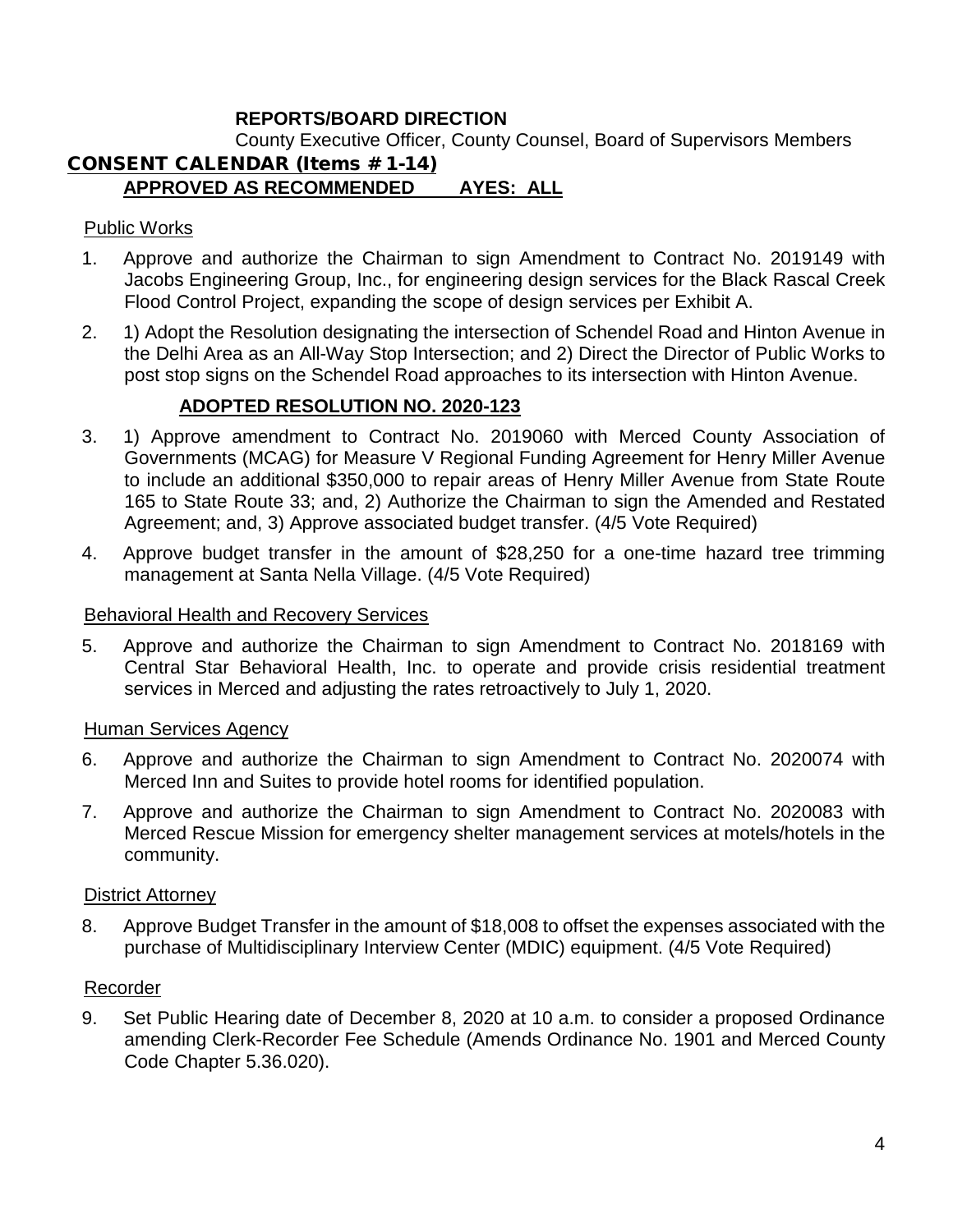10. Approve Budget Transfer in the amount of \$25,000 to increase Electronic Recording Revenue and appropriation to the software account to pay initial cost to implement SECURE as the County's electronic recording system. (4/5 Vote Required)

## **Treasurer**

11. Approve Budget Transfer in the amount of \$7,000 for eight lateral filing cabinets to enhance the functionality of the office space. (4/5 Vote Required)

## Workforce Investment

- 12. Accept modification ten (10) to subgrant K9110025 (Amendment to Contract No. 2018218) to extend the term end dates of the Regional Organizer/Regional Training Coordinator and SlingShot 2.0 - Regional Plan Implementation projects.
- 13. Approve and authorize the Chairman to sign Amendment to Contract No. 2019175 with the Workforce Investment Board of Tulare County for the utilization of the Central Valley Industry Engagement Roundtable Partnership Network.

## Executive Office

14. Act on Claims for Damages submitted by Chante Lynette Dobbins, Miranda R. Ortiz, Terrell Dewayne Middleton, and Frontier as recommended by Risk Management and County Counsel.

# REGULAR CALENDAR

# BOARD ACTION

## PUBLIC WORKS

15. 1) Accept the Small Communities Flood Risk-Reduction Program Phase 2 grant in the amount of \$9,708,638 pursuant to the funding agreement executed between the County of Merced and the Department of Water Resources; and, 2) Approve the associated Budget Transfer. (4/5 Vote Required)

# **AUTHORIZED CONTRACT NO. 2020247 AS RECOMMENDED AYES: ALL**

16. 1) Find that (APN No. 020-081-003) County-owned real property located at 440 Sixth Avenue in the City of Gustine, is not necessary for current or future needs of the County; and, 2) Approve the Real Estate Property Transfer Agreement with the City to transfer property located at 440 Sixth Avenue in the City of Gustine and authorize the Chairman to sign the Agreement and Deed. (4/5 Vote Required)

# **AUTHORIZED CONTRACT NO. 2020230 AS RECOMMENDED AYES: ALL** *REVIEW BOARD ORDER – SEE PAGE 10*

## BEHAVIORAL HEALTH AND RECOVERY SERVICES

17. Retroactively accept the Department of Health Care Services, Substance Abuse Prevention and Treatment Block Grant allocation from July 1, 2020 to through June 30, 2021 in the amount of \$1,413,946.

# **APPROVED AS RECOMMENDED AYES: ALL**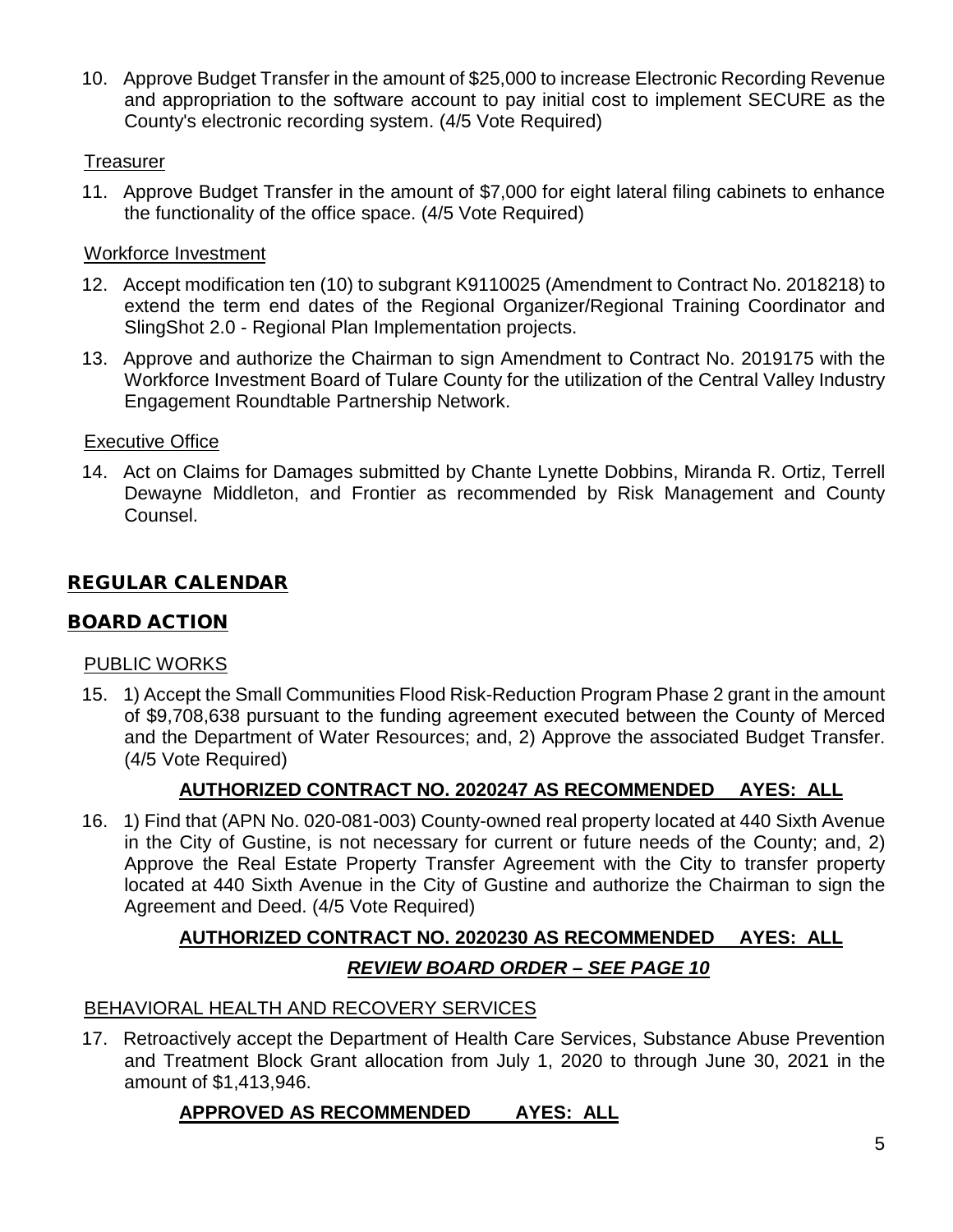18. 1) Authorize the Auditor-Controller to sign the necessary document in the Three-Year Plan certifying fiscal accountability of the Mental Health Services Act Programs; 2) Authorize the Behavioral Health and Recovery Services Director to sign all necessary documents for submission; 3) Adopt the resolution authorizing the submission to the Mental Health Services Oversight and Accountability Commission for the Fiscal Year 2020-2021 to 2022-2023 Mental Health Services Act Three-Year Program and Expenditure Plan, including all comments and any updates from the October 20, 2020 Behavioral Health Board Public Hearing; 4) Adopt and authorize for submission to the Mental Health Services Oversight and Accountability Commission for the Fiscal Year 2020-2021 to 2022-2023 Mental Health Services Act Three-Year Program and Expenditure Plan, including all comments and any updates from the October 20, 2020 Behavioral Health Board Public Hearing; and 5) Approve associated Budget Transfer. (4/5 Vote Required)

# **ADOPTED RESOLUTION NO. 2020-122 AS RECOMMENDED AYES: ALL**

## HUMAN SERVICES AGENCY

19. 1) Adopt a Resolution authorizing Merced County Human Services Agency to submit an application in an amount of up to \$3,000,000 for the Permanent Local Housing Allocation (PLHA) Program Competitive Component Grant to the California Department of Housing and Community Development prior to the November 30, 2020 deadline, and to execute all documents related to the grant application; and, 2) Direct the Human Services Agency Director to return to the Board of Supervisors with the application results and to accept award.

## **ADOPTED RESOLUTION NO. 2020-125 AS RECOMMENDED AYES: ALL**

#### COMMUNITY AND ECONOMIC DEVELOPMENT

20. Provide staff guidance on potential options to address nuisance abatement and illegal dumping issues.

## **BOARD DISCUSSION ONLY**

# *REVIEW BOARD ORDER – SEE PAGES 10 AND 11*

21. 1) Adopt the proposed Castle Airport 5-Year Airport Capital Improvement Plan (ACIP) Annual Update; 2) Authorize Director of Community and Economic Development to sign all Castle Airport ACIP Data Sheets (five per set) as soon as practicable and finalized with FAA concurrence, inclusive of any FAA-required edits; 3) After review by County Counsel, authorize staff to submit, and the Director of Community and Economic Development (CED) to sign grant applications for the projects listed on the ACIP provided the requested funds do not exceed the amounts stated in the ACIP; and 4) Direct staff to return to the Board with the grant offers for approval, unless FAA timing is infeasible for execution at which time the County Executive Officer or Director of Community and Economic Development are authorized in advance to execute said agreements (and all applicable documents) with concurrence of County Counsel and subsequent ratification by the Board.

## **APPROVED AS RECOMMENDED AYES: ALL**

#### ADMINISTRATIVE SERVICES

22. Approve the donation of the surplus vehicle listed on Exhibit A to the Dos Palos Cemetery District.

## **APPROVED AS RECOMMENDED AYES: ALL**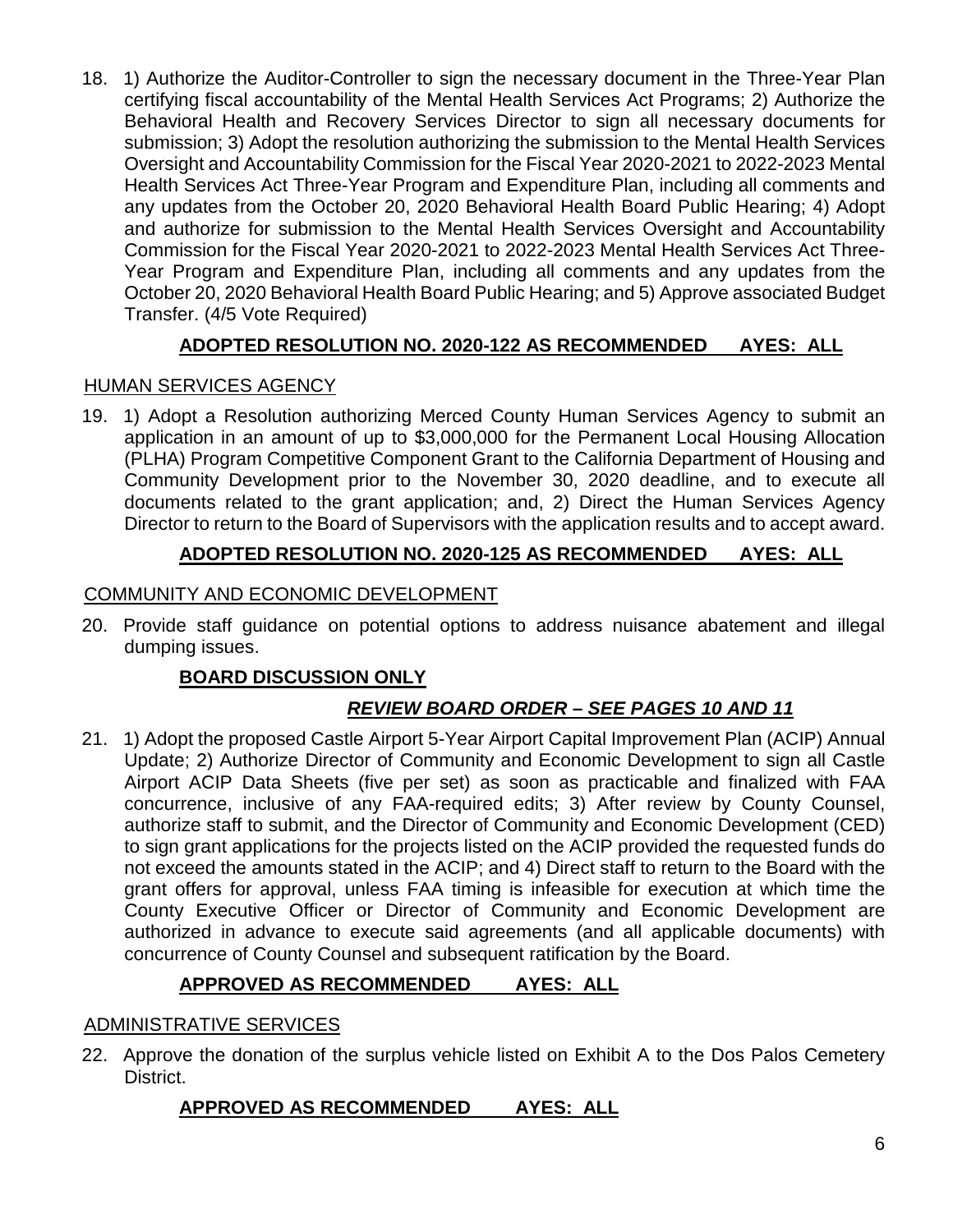# FIRE

23. 1) Authorize the Merced County Office of Emergency Services to apply for the California Governor's Office of Emergency Services FY20 Homeland Security Program (HSGP) in the amount of \$365,237; 2) Adopt a Resolution authorizing the Office of Emergency Services to execute on behalf of the County of Merced any actions necessary for the purpose of obtaining federal financial assistance provided by the Federal Department of Homeland Security and sub-granted through the State of California; and 3) Direct Fire Chief/Office of Emergency Services Director or designee to return to the Board with the application results and for authorization prior to accepting award.

# **ADOPTED RESOLUTION NO. 2020-124 AS RECOMMENDED AYES: ALL**

## LIBRARY

24. 1) Accept the allocation in the amount of \$5,000 from the California State Library through Southern California Library Cooperative for Crisis Collection Funding to purchase e-resources by December 15, 2020; and 2) Approve the budget related transfer. (4/5 Vote Required)

# **APPROVED AS RECOMMENDED AYES: ALL**

## RECORDER

25. Adopt a Resolution declaring Merced County's intention to withdraw from the California Electronic Recording Transaction Network Authority (CERTNA) effective July 1, 2021; authorizing the Assessor-Clerk-Recorder to provide all consents, approvals, notices, orders, requests and other actions required to withdraw the County of Merced from the CERTNA joint powers agreement; and directing the Clerk of the Board to deliver a certified copy of the Resolution to the Board of Directors of CERTNA on or before December 31, 2020.

# **ADOPTED RESOLUTION NO. 2020-126 AS RECOMMENDED AYES: ALL**

26. Contract with ParcelQuest for an exchange of data for a fee effective November 17, 2020 to November 16, 2021.

# **AUTHORIZED CONTRACT NO. 2020231 AS RECOMMENDED AYES: ALL**

# TREASURER

27. 1) Approval and acceptance of the 2021 Investment Policy Statement with revisions; and 2) Acceptance of the 2021 Treasury Oversight Committee Directive with no revisions.

# **APPROVED AS RECOMMENDED AYES: ALL** *REVIEW BOARD ORDER – SEE PAGE 11*

28. Acceptance of the Quarterly Investment Report for the Quarter ended September 30, 2020.

# **APPROVED AS RECOMMENDED AYES: ALL**

## COUNTY COUNSEL

29. 1) Deny the Claim for Refund of Property Taxes claim submitted by Hassan Ahmadi for the amount of \$25,498.28 levied for the fiscal years of 2018-2020; and 2) Authorize the Chair to execute and direct the Clerk to send the Denial of Claim.

# **APPROVED AS RECOMMENDED AYES: ALL**

# *REVIEW BOARD ORDER – SEE PAGE 12*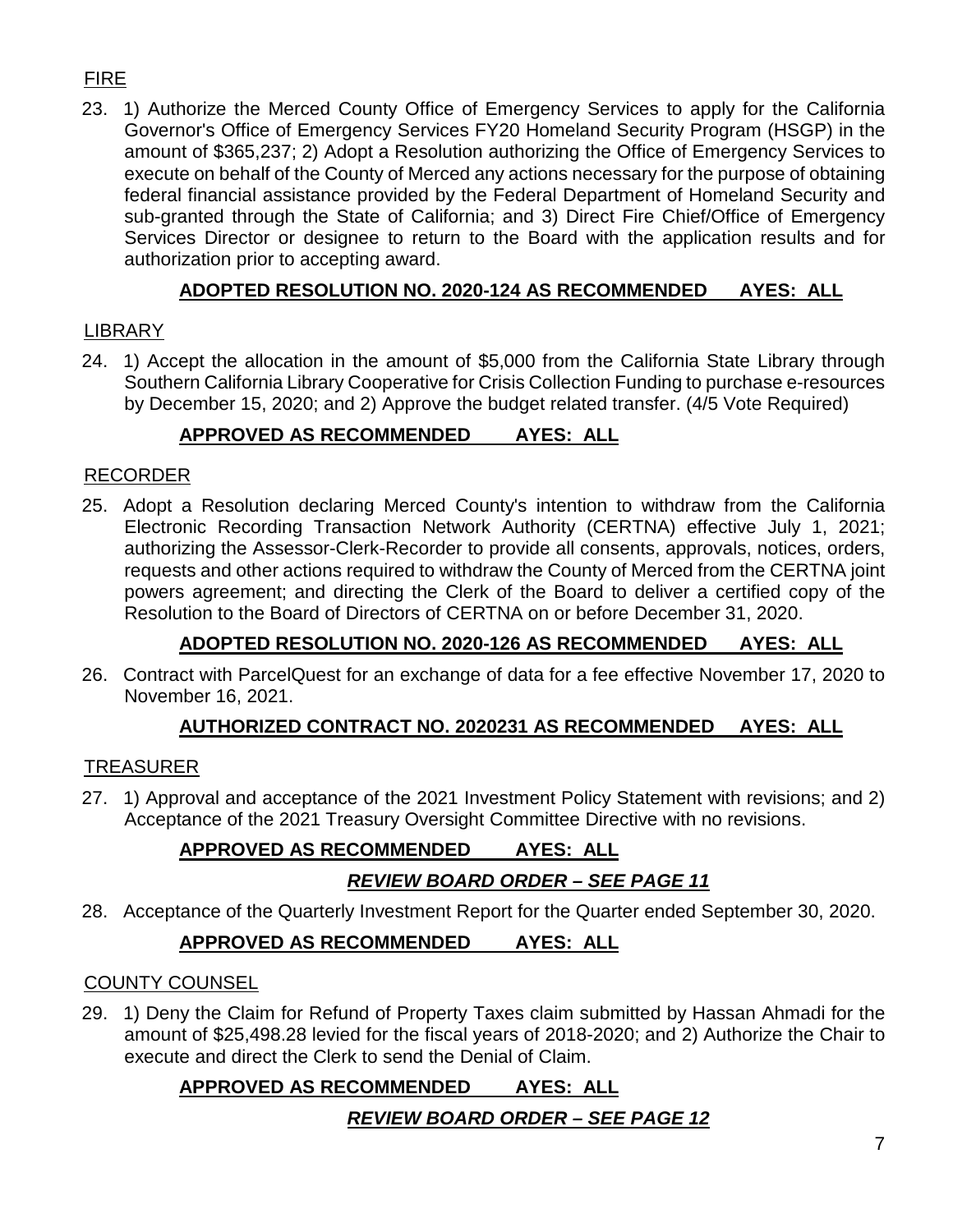#### EXECUTIVE OFFICE

30. Approve the Transportation Agreement with the Regents of the University of California and authorize the Chairman to sign the agreement.

# **AUTHORIZED CONTRACT NO. 2020232 AS RECOMMENDED AYES: ALL** *REVIEW BOARD ORDER – SEE PAGE 12*

31. Confirm the appointment of Erick Serrato as Director - Workforce Investment and approve "A" level benefits, effective November 23, 2020.

## **APPROVED AS RECOMMENDED AYES: ALL**

## *REVIEW BOARD ORDER – SEE PAGES 12 AND 13*

#### BOARD OF SUPERVISORS

32. Accept and approve the Amendments to the 2020 Conflict of Interest Code for Merced County as submitted and authorize notification of the action taken as required.

## **APPROVED AS RECOMMENDED AYES: ALL**

33. Accept and approve the Conflict of Interest Code recommendations as submitted from the Special Districts and notify the Special Districts of the action taken.

## **APPROVED AS RECOMMENDED AYES: ALL**

34. 1) Authorize reallocating \$10,000 of District Two District Project Funds to Merced Youth Connect to formalize a curriculum for a "train the trainers" program and approve the related Budget Transfer; and, 2) Authorize reallocating \$4,800 of District Two District Project Funds to Merced County Office of Education/Education Services to implement a 'train the trainers" program and approve the related Budget Transfer.

# **APPROVED AS RECOMMENDED AYES: ALL**

# *REVIEW BOARD ORDER – SEE PAGES 13 AND 14*

#### BOARD INFORMATION & POSSIBLE ACTION **ACCEPTED AND PLACED ON FILE AYES: ALL**

- 35. Public Works re: Contract No. 2020048 was awarded to Maxwell Asphalt, Inc. Salt Lake City, UT in the amount of \$1,559,500 for the Castle Runway Rubber Removal, Crack Seal, Preservative Treatment and Re-Striping Project.
- 36. State of California Fish and Game Commission re: Notice of Findings regarding the petition to list the Western Joshua Tree (Yucca Brevifolia) as threatened or endangered under the California Endangered Species Act.
- 37. State of California Fish and Game Commission re: Notice of Proposed Regulatory Action relative to amending section 29.06, Title 14, CCR relating to Recreational Sea Urchin Bag Limit Exemption.

#### **THE BOARD ADOPTED RESOLUTION IN MEMORY OF DANG MOUA AND ADJOURNED THE MEETING AT 2:08 P.M. UNTIL TUESDAY, DECEMBER 8, 2020, AT 10:00 A.M.**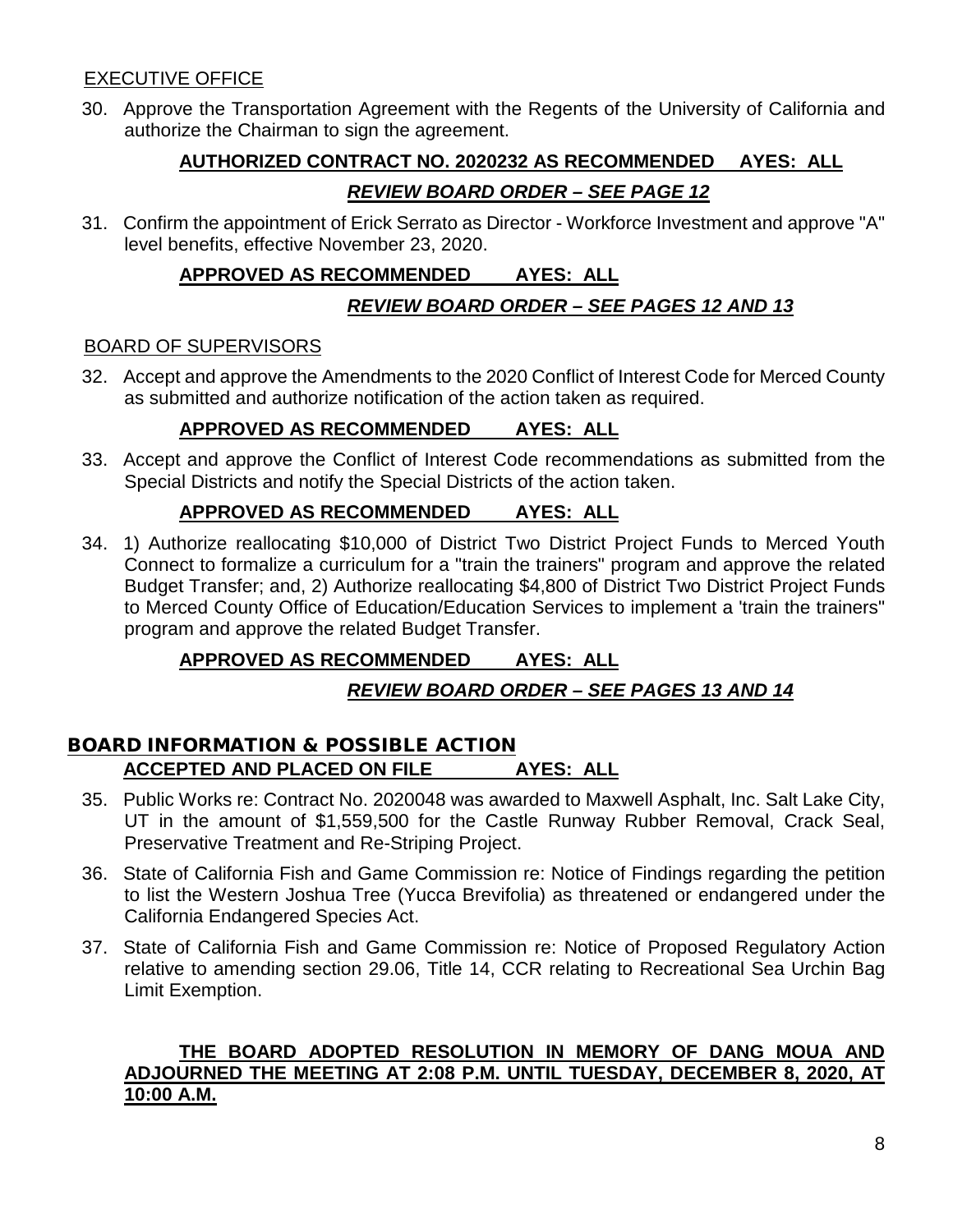#### **BOARD ORDERS – SUMMARY ACTION MINUTES – NOVEMBER 17, 2020**

# **10:00 A.M. SCHEDULED ITEM**

#### **2020-11-17 PRESENTATION – ANNA M. CABALLERO, STATE SENATOR, 12TH DISTRICT**

State Senator Anna M. Caballero, 12<sup>th</sup> District provides a Legislative Update via Zoom covering: Economic Recovery, the COVID-19 virus, its effects and the availability of the vaccine. Senator Caballero spoke about the number of cases in California, the number of deaths, how the disease is spreading and how to help reduce the risk of infection. Senator Caballero praised the Merced County Department of Public Health and applauded their efforts, in particular Dr. Nanyonjo and Dr. Sandoval. She further speaks about the resistance and frustration over the Governor's orders and the change in tiers. Senator Caballero also spoke about the proposed rollout of the vaccine in the first quarter of 2021; the importance of sheltering in place and how Senator Caballero along with a number of other senators, passed the Tenant Landlord Relief Bill. She also spoke about Cares Act and would greatly appreciate any help the Board could provide to those who are struggling through this pandemic and looking for support and also the difference it would make to the local economy. She also spoke about the passing of the Small Business Tax Credit, the issues being faced by schools and how to keep students and staff healthy.

Chairman Espinoza thanks Senator Caballero for all she does for Merced County and wishes the Senator and her family well for the Holidays. Present: Espinoza, Lor, McDaniel, Pareira, Silveira

# **10:00 A.M. SCHEDULED ITEM**

#### **2020-11-17 PUBLIC OPPORTUNITY**

*Public Comments received via email for Public Opportunity and Scheduled Items are on file with the Clerk.*

Karen Adams, Treasurer-Tax Collector recognizes Karen Helms, Assistant Treasurer-Tax Collector for passing the Certified Government Investment Professional exam (CGIP) and presents her with the certificate.

Karen Helms, Assistant Treasurer-Tax Collector thanks Ms. Adams for her encouragement and speaks about the Certified Government Investment Professional (CGIP) designation.

Dr. Sima Asadi states her concerns about the negative effects of COVID-19 on children's physical, emotional, mental, cognitive, social and nutritional health and advocates on their behalf.

Hassan Ahmadi speaks regarding Item 29 on the denial of his Claim for Refund of Property Taxes.

Genevieve Valentine, Director of Behavioral Health and Recovery Services introduces the new BHRS Medical Director Dr. Jin Soofi.

Jovana Morales with the Leadership Counsel speaks on the CARES Act funds and urges the Board to allocate funds to a rent utility mortgage assistance program and the challenges faced by many residents.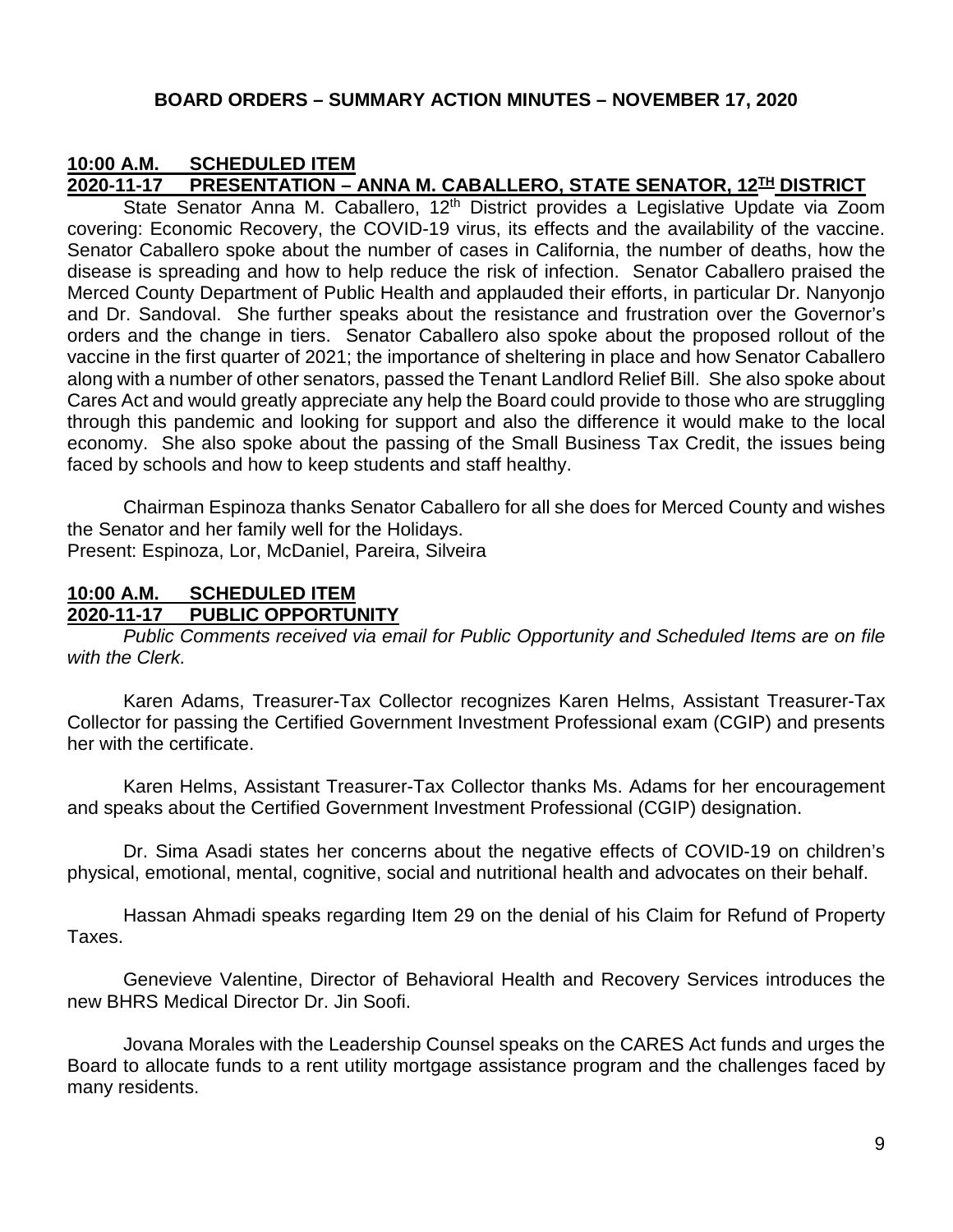Blanca Ojeda speaks regarding rental assistance, eviction moratorium and the CARES Act funds.

Brenda Gutierrez with 99 Roots speaks regarding rent burden and rent eviction.

Cheng Xiong with the Leadership Counsel speaks on rent moratorium, rental relief and states that the assistance the County is providing is not enough.

Crissy Gallardo with 99 Roots speaks on rental assistance and the CARES Act Funding.

The Clerk plays voicemails received from Sammy Vue, Rhonda Jenkins, Ms. Alexander, Unidentified Caller, Eugene Vang, Unidentified Caller, and Demetra. Present: Espinoza, Lor, McDaniel, Pareira, Silveira

#### **ACTION ITEM NO. 16 2020-11-17 PUBLIC WORKS**

The Clerk announces item to find that (APN 020-081-003) County-owned real property located at 440 Sixth Avenue in the City of Gustine, is not necessary for current or future needs of the County; and approve the Real Estate Property Transfer Agreement with the City to transfer property located at 440 Sixth Avenue in the City of Gustine and authorize the Chairman to sign the agreement and deed (4/5 Vote Required) is before the Board for consideration.

Supervisor Pareira comments on the item and encourages his colleagues to vote in favor of the item and thanks them for their consideration. Ayes: Espinoza, Lor, McDaniel, Pareira, Silveira

# **ACTION ITEM NO. 20**

## **2020-11-17 COMMUNITY AND ECONOMIC DEVELOPMENT**

The Clerk announces item to provide staff guidance on potential options to address nuisance abatement and illegal dumping issues is before the Board for consideration.

Mark Hendrickson, Director of Community and Economic Development reviews the following slides: Merced County Code Enforcement, Code Enforcement Process, Nuisance Abatement, Nuisance Abatement-Issues, Nuisance Abatement-Potential Solutions, Illegal Dumping, Illegal Dumping-Issues, Illegal Dumping-Solutions and Next Steps.

Jim Brown, County Executive Officer states that they are looking for the Board's guidance and direction on how they would like to see staff approach this issue.

Supervisor Espinoza comments that they need to do something and that he is asked a lot about illegal dumping in the County.

Supervisor Silveira comments that he made a specific request on illegal dumping and states that it became even worse when the Spring Clean-ups throughout the County were cancelled. He further states that fees need to be set to correct the bad behavior.

Supervisor McDaniel thanks Mr. Hendrickson and his staff for the presentation. He comments that District Five has largely rural areas which most folks use for dumping. He states that he receives calls all the time for illegal dumping and that it is out of control.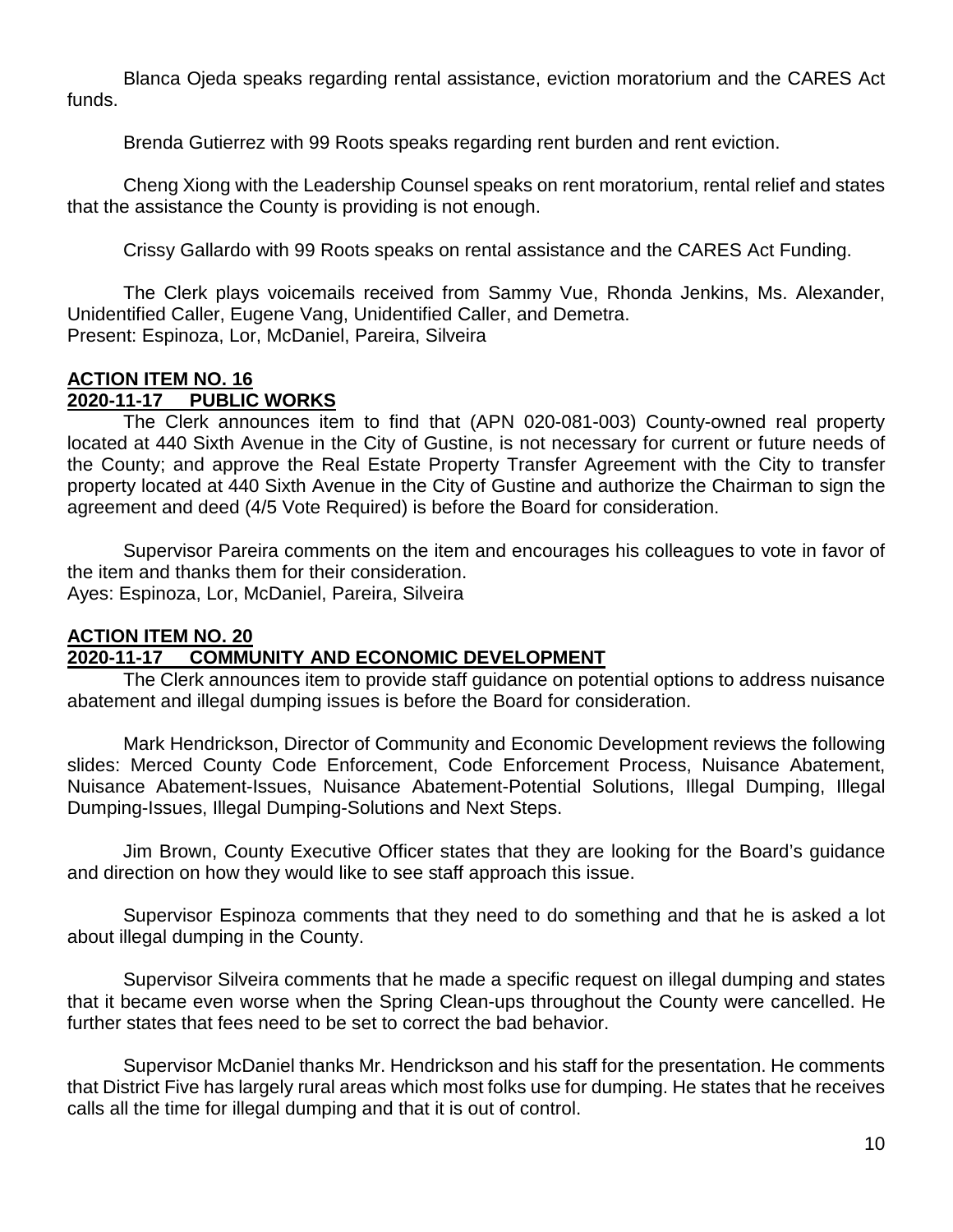Supervisor Pareira comments on the presentation and stated that our society needs to stay within society norms and that the degradation of what we do is not acceptable; but to make sure that we do not step on property rights. He states that the fines should be significant enough to create a change of behavior. He also asked if it would be possible to incorporate fire risks.

Supervisor Silveira states we do need to clarify whether the dumping is on public or private property and comments that this did not just start with the pandemic.

Supervisor Lor comments that she trusts staff recommendations on this but just need to make sure that there is consistency across the Board and some flexibility and waivers at staff level.

Supervisor McDaniel spoke about special districts and trespassing issues/signage and asks if they could be included.

Supervisor Espinoza also spoke about landlords renting to homeless and how this can end up creating health issues and those issues should also be included.

Mark Hendrickson, Director of Community and Economic Development, thanks the Board for their input and concurs that this is an issue that is plaguing the County but is also aware of folks facing hard times and their approach with code enforcement is with compassion and the ability to work with County departments to help those folks get access to services.

The Board has lengthy discussion on the item. Present: Espinoza, Lor, McDaniel, Pareira, Silveira

#### **ACTION ITEM NO. 27 2020-11-17 TREASURER**

The Clerk announces approval and acceptance of the 2021 Investment Policy Statement with revisions; and acceptance of the 2021 Treasury Oversight Committee Directive with no revisions is before the Board for consideration.

Supervisor Silveira comments that as the Board representative on the Treasury Oversight Committee that they are doing a good job and getting the best that they can on the return. He also reminds folks that there is no need to wait in line to pay your taxes, the Tax-Collector will be offering appointments through their new app QIS and you can pay your taxes online as well.

Karen Adams, Treasurer-Tax Collector states that their association worked two years with the securities exchange commission regarding what is called 144A Paper and reports Government Code 5361 has been amended to include a section R under commercial paper, which actually gives them the opportunity to buy the 144A Paper. She stated on January 1<sup>st</sup>, they will be looking to add those kind of investment products to their investment portfolio.

Upon motion of Supervisor Silveira, seconded by Supervisor Lor, duly carried, the Board approves the acceptance of the 2021 Investment Policy Statement with revisions; and accepts the 2021 Treasury Oversight Committee Directive with no revisions. Ayes: Espinoza, Lor, McDaniel, Pareira, Silveira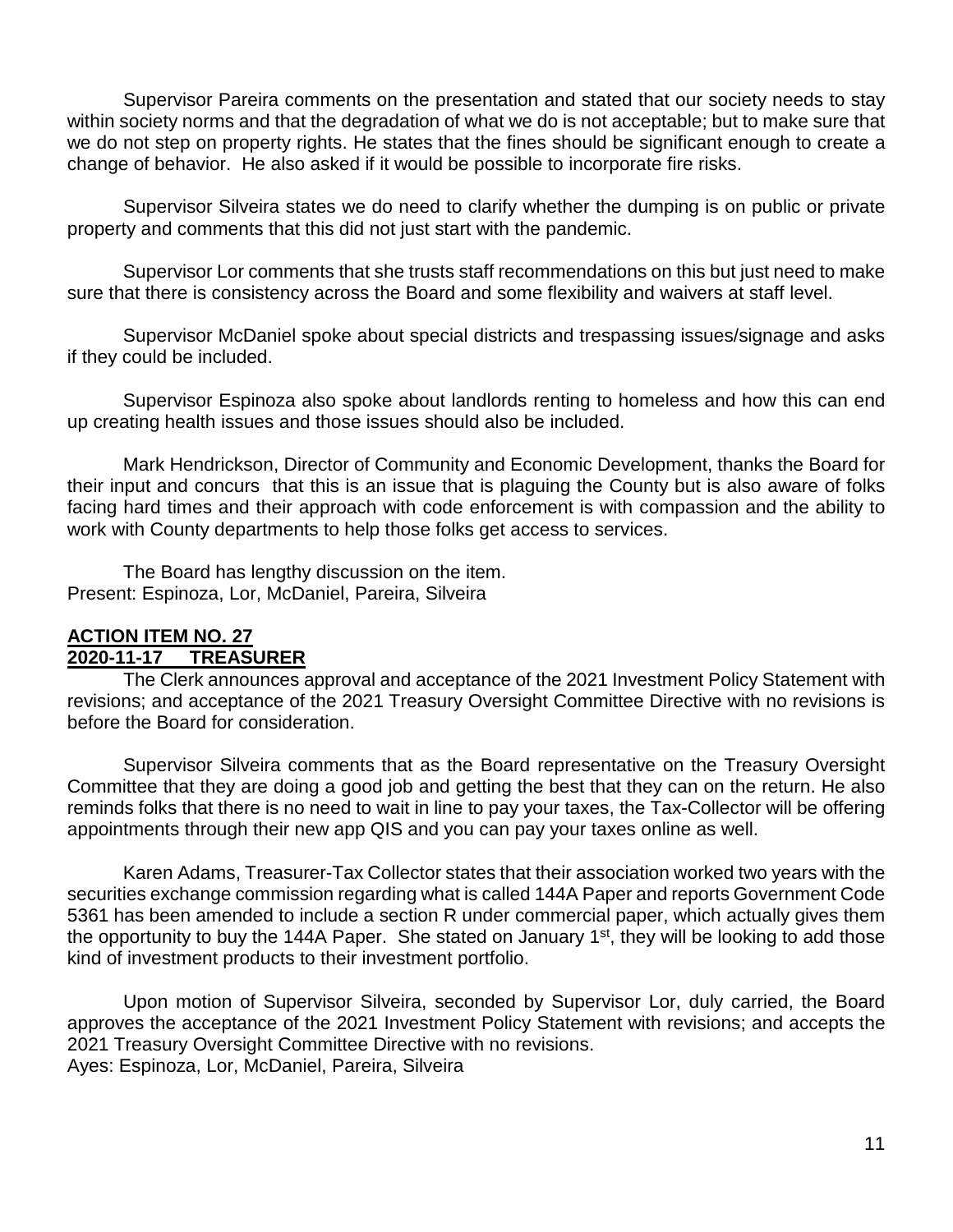#### **ACTION ITEM NO. 29 2020-11-17 COUNTY COUNSEL**

The Clerk announces item to deny the Claim for Refund of Property Taxes submitted by Hassan Ahmadi for the amount of \$25,498.28 levied for the fiscal years of 2018-2020; and authorize the Chair to execute and direct the Clerk to send the Denial of Claim.

Supervisor Lor requests County Counsel's explanation for the public in terms on the process.

Forrest Hansen, County Counsel states that Mr. Ahmadi's assessment was appealed for a number of years in front of the Assessment Appeals Board (AAB). Mr. Ahmadi did not check a box at the AAB Hearing asking or designating his application as a Claim for Refund, which is required by Revenue and Taxation Code 1597A3Ai. Mr. Hansen further states that in order to file a writ to have his assessment reconsidered and go across the street to the court, Mr. Ahmadi must file a claim for refund in front of the Board of Supervisors and today's denial is just an administrative step towards being able to file a writ to have his appeal reconsidered by the court.

Upon motion of Supervisor Lor, seconded by Supervisor McDaniel, duly carried, the Board denies the Claim for Refund of Property Taxes claim submitted by Hassan Ahmadi for the amount of \$25,498.28 levied for the fiscal years of 2018-2020; and authorizes the Chair execute and direct the Clerk to send the Denial of Claim. Ayes: Espinoza, Lor, McDaniel, Pareira Noes: Silveira

**ACTION ITEM NO. 30 2020-11-17 EXECUTIVE OFFICE**

The Clerk announces amended action to approve the Transportation Agreement with the Regents of the University of California in substantially the form provided subject to final review by the County Executive Officer and County Counsel and authorize the Board Chair to sign the agreement is before the Board for consideration.

Supervisor Silveira requests the Clerk to restate the amended action for this item.

Jim Brown, County Executive Officer states that this is an agreement that's been long in the making and there has been extensive discussions even through this morning. He further states that the County wants to make sure one more time as they finalize the agreement that they have not missed anything; CEO Brown also notes that the Chancellor is also reviewing the agreement this morning.

Upon motion of Supervisor Lor, seconded by Supervisor Silveira, duly carried, the Board approves the Transportation Agreement (Contract No. 2020232) with the Regents of the University of California in substantially the form provided subject to final review by the County Executive Officer and County Counsel and authorize the Board Chair to sign the agreement. Ayes: Espinoza, Lor, McDaniel, Pareira, Silveira

#### **ACTION ITEM NO. 31 2020-11-17 EXECUTIVE OFFICE**

The Clerk announces item to confirm the appointment of Erick Serrato as Director-Workforce Investment and approve "A" level benefits, effective November 23, 2020 is before the Board for consideration.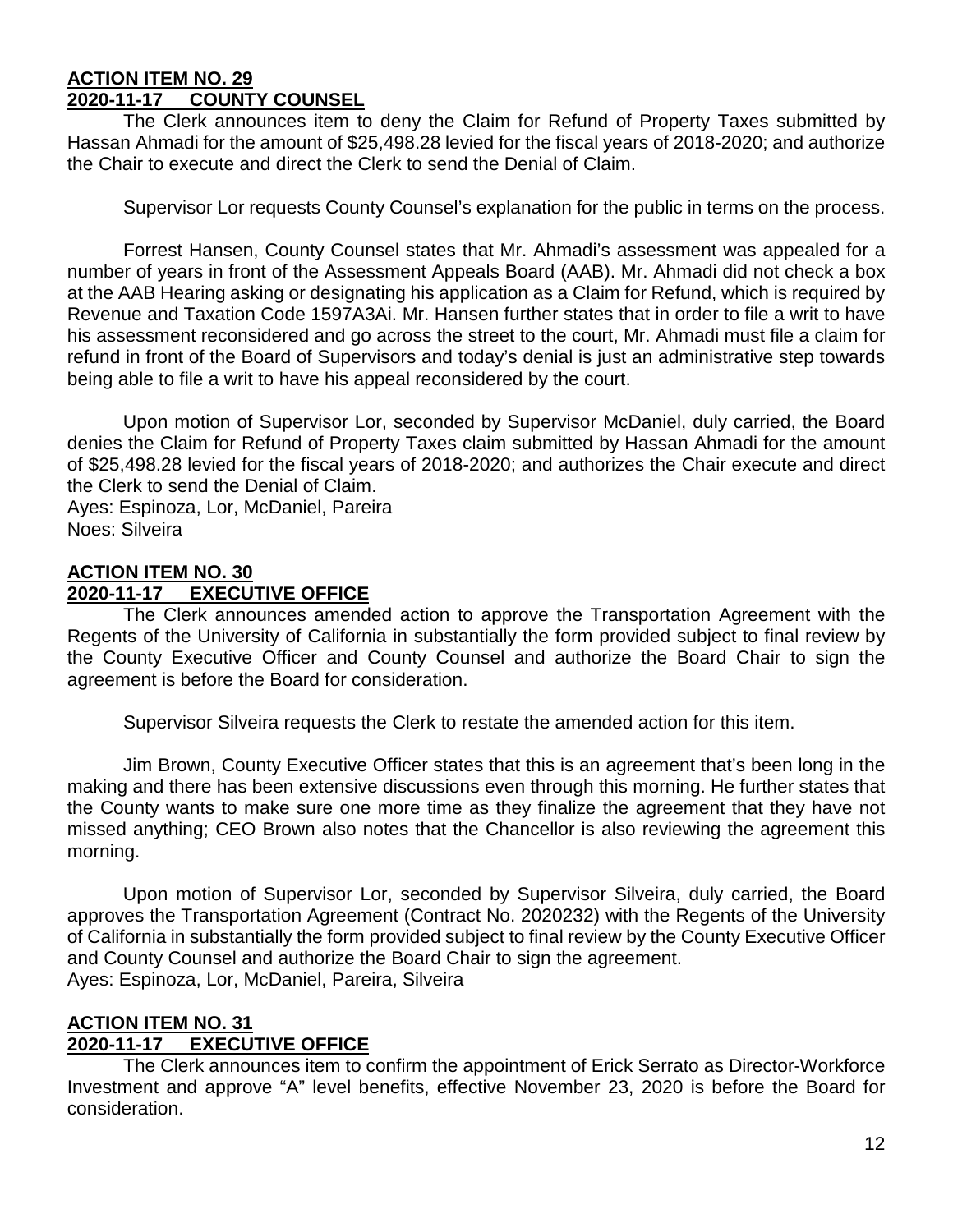Jim Brown, County Executive Officer speaks about the recruitment process and thanks the Workforce Development Board. Mr. Brown introduces and gives Mr. Serrato's background and his vast program experience.

Mr. Serrato thanks the Board and CEO Brown for the opportunity and trust that they have placed in him with the position and looks forward to working with Director Hendrickson and the rest of the department to bring about even more economic prosperity to the residents and businesses in Merced County.

Upon motion of Supervisor Lor, seconded by Supervisor Silveira, duly carried, the Board confirms the appointment of Erick Serrato as Director-Workforce Investment and approves "A" level benefits, effective November 23, 2020.

Ayes: Espinoza, Lor, McDaniel, Pareira, Silveira

#### **ACTION ITEM NO. 34 2020-11-17 BOARD OF SUPERVISORS**

The Clerk announces item to authorize reallocating \$10,000 of District Two District Project Funds to Merced Youth Connect to formalize a curriculum for a "train the trainers" program and approve the related budget transfer; and authorize reallocating \$4,800 of District Two District Project Funds to Merced County Office of Education/Education Services to implement a "train the trainers" program and approve the related budget transfer is before the Board for consideration.

Supervisor Silveira requests more explanation from Supervisor Lor on her request and also notes that the incorrect version of the supporting documents was used; and was curious as the form on the website was correct.

Supervisor Lor apologizes and explained that she had made the form with former Supervisor O'Banion's name on it fillable and had pulled it up from her own files. She states she is happy to resubmit on the correct form but was concerned this would cause a delay to a program that has been in the works for several months. She explains the "Train the Trainers" program is through Merced County Office of Education and that the second program is through Merced Youth Connect.

Supervisor Pareira questions Merced Youth Connect and what will it be used for.

Supervisor Lor explains the Merced Youth Connect would be the administrative piece where they convene and do all the scheduling, make sure the trainers are there and make sure that the curriculum is implemented in an effective and easy to understand manner.

Supervisor Silveira questions if they can go back and change his name on the form later.

Supervisor Lor states that she can amend her motion to transfer the information onto a current form and also correct the fiscal years. In response to Supervisor Silveira's comments on the time frame being over a 2-year period, Supervisor Lor explained that at the end of the program, each organization submits a closeout form and any unexpended funds are returned to the County.

Upon amended motion of Supervisor Lor, seconded by Supervisor Espinoza, the Board approves to revise the District Project Funds form with Supervisor Silveira's name, and correct the Fiscal Years, and authorizes reallocating \$10,000 of District Two District Project Funds to Merced